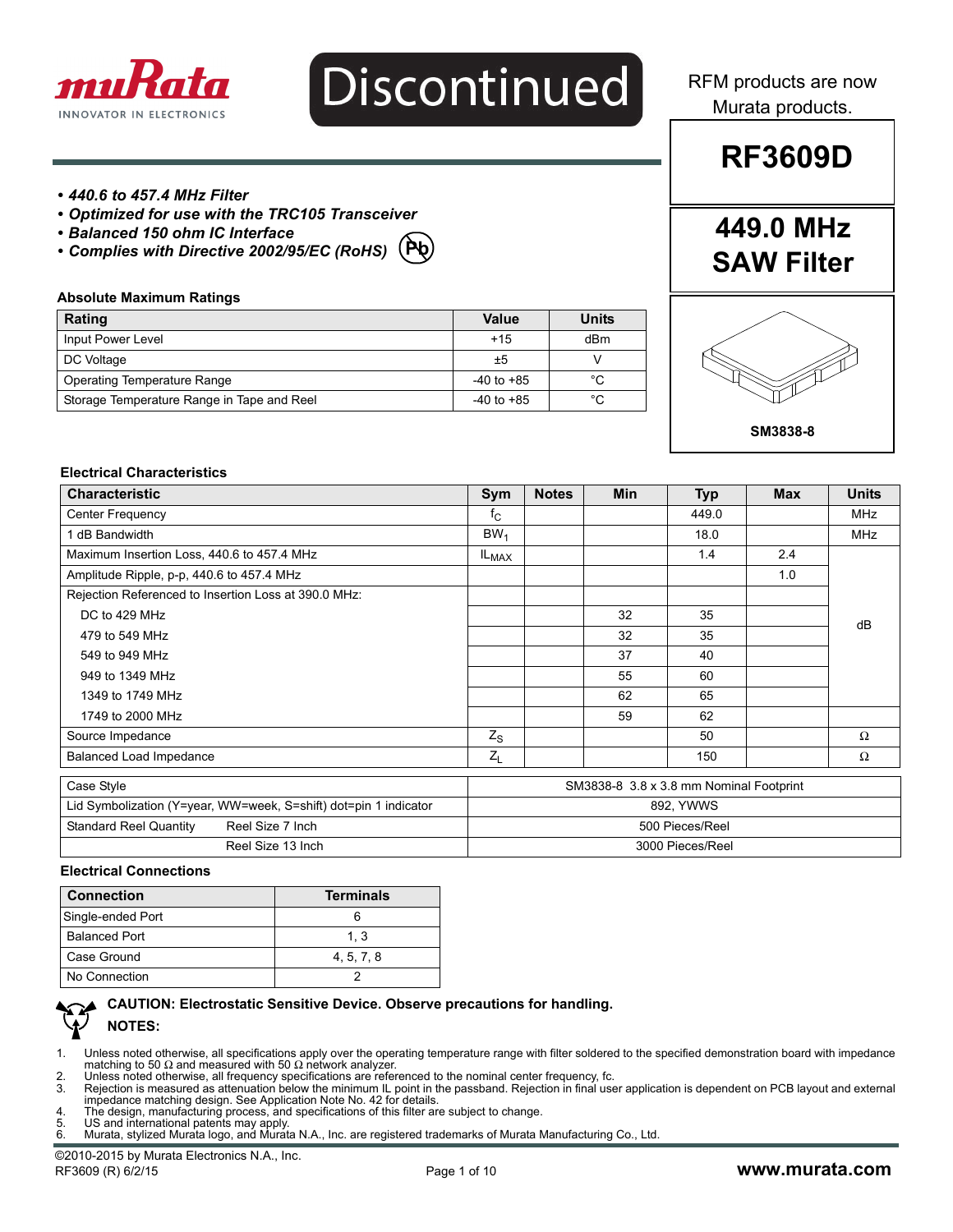

#### **-F3609D-TRC105 Application Circui**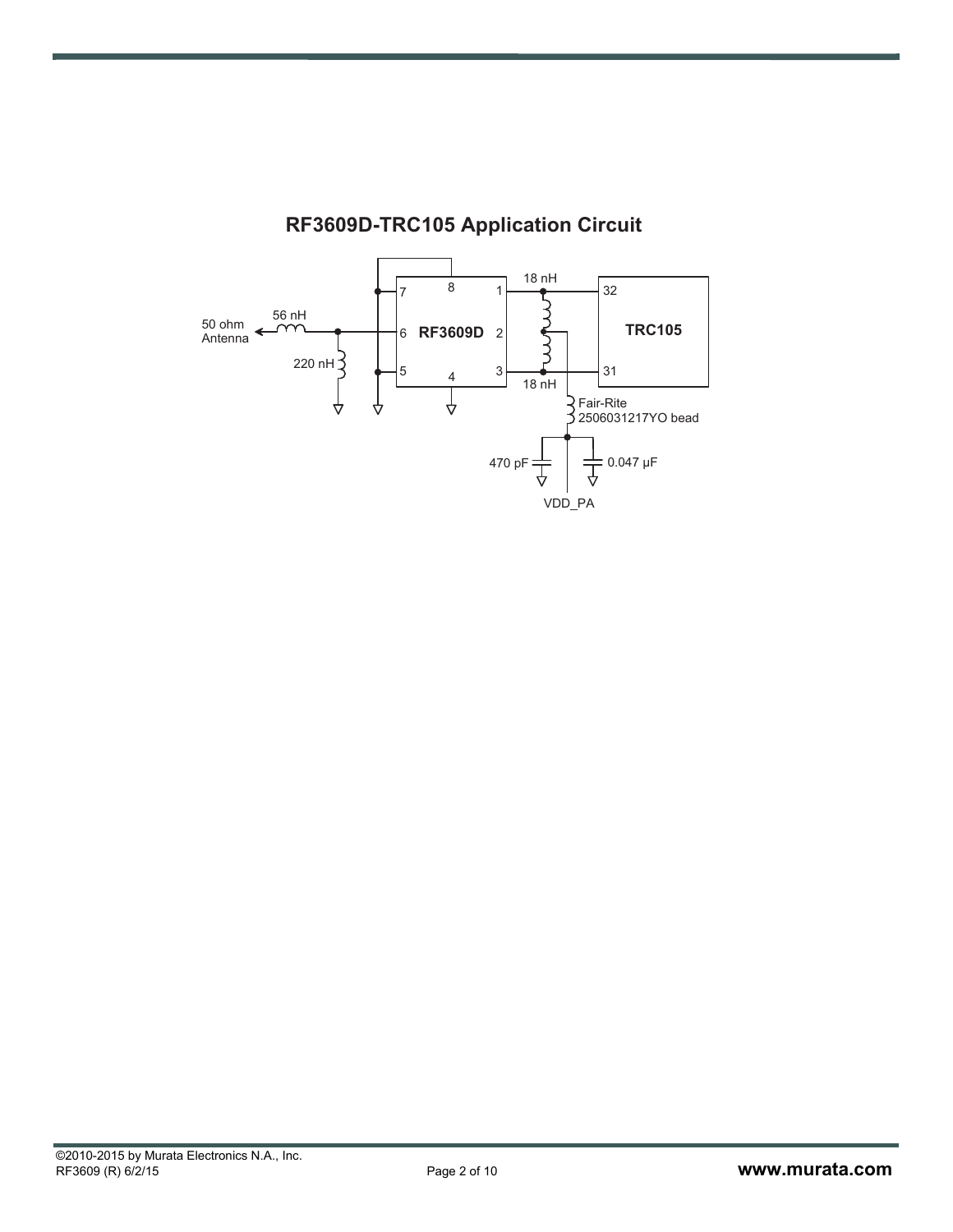## **RF3609D Broadband Response, 200 to 2000 MHz**

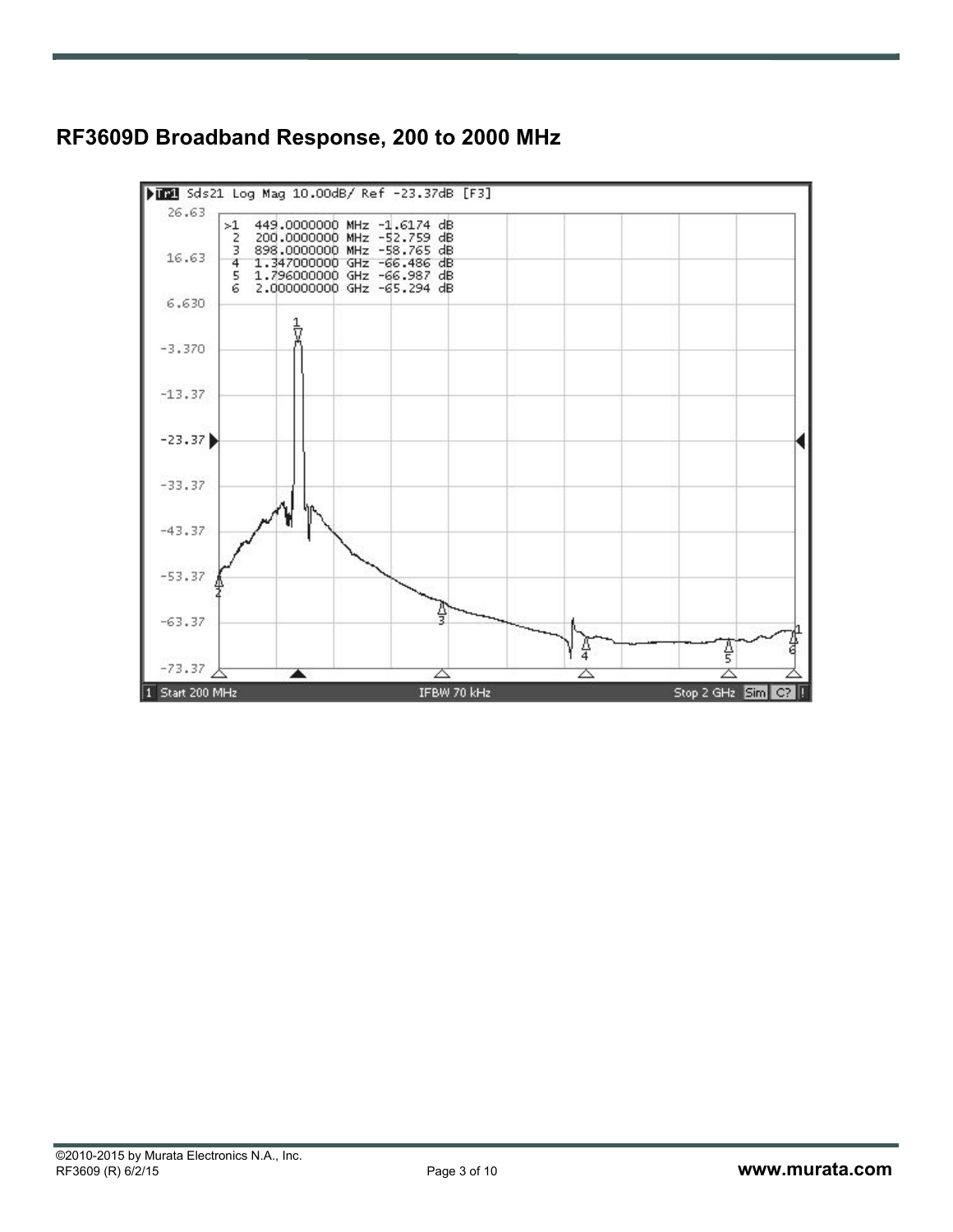# **RF3609D Response, 349 to 549 MHz**

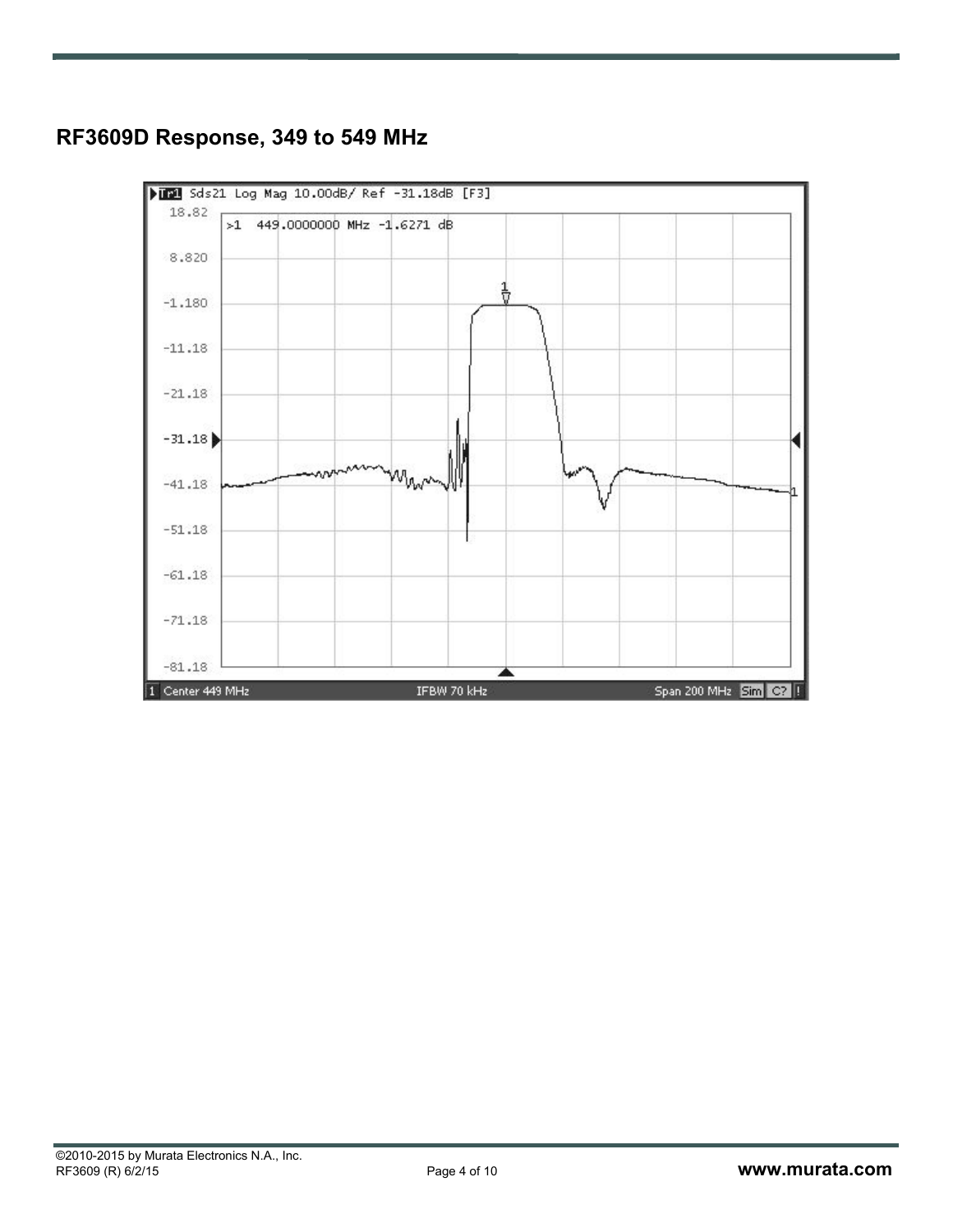## **RF3609D Response, 399 to 499 MHz**

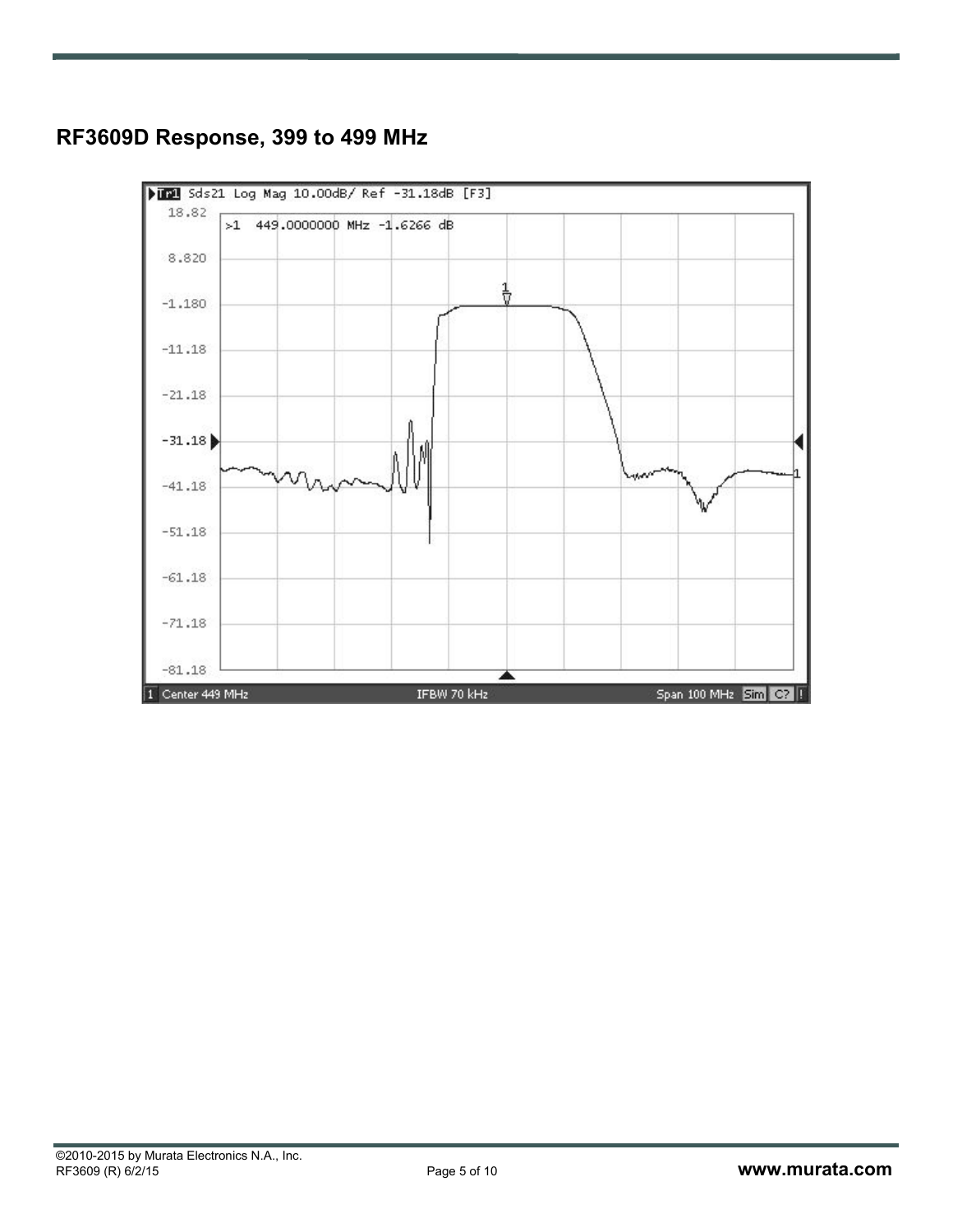# **RF3609D Passband Response**

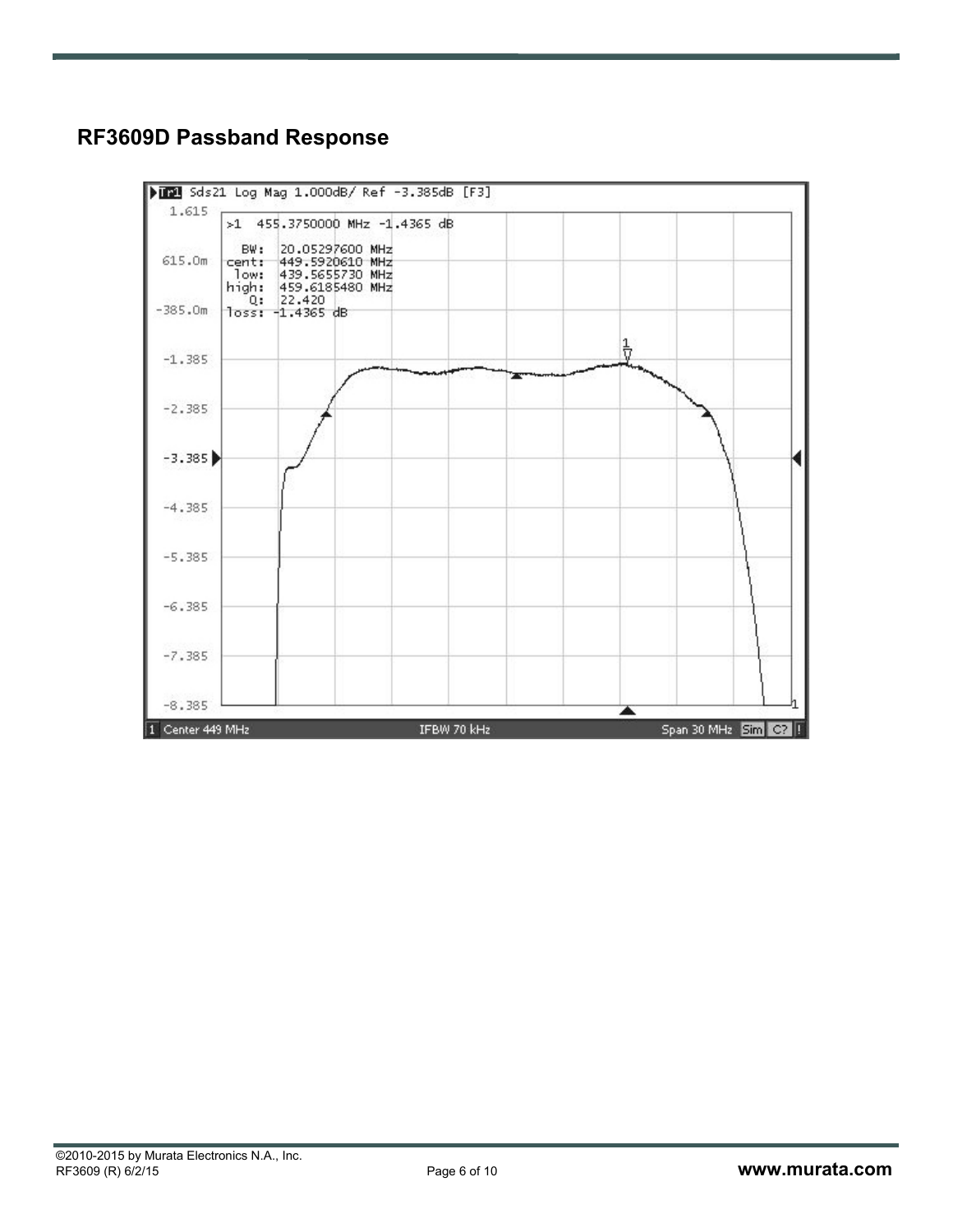

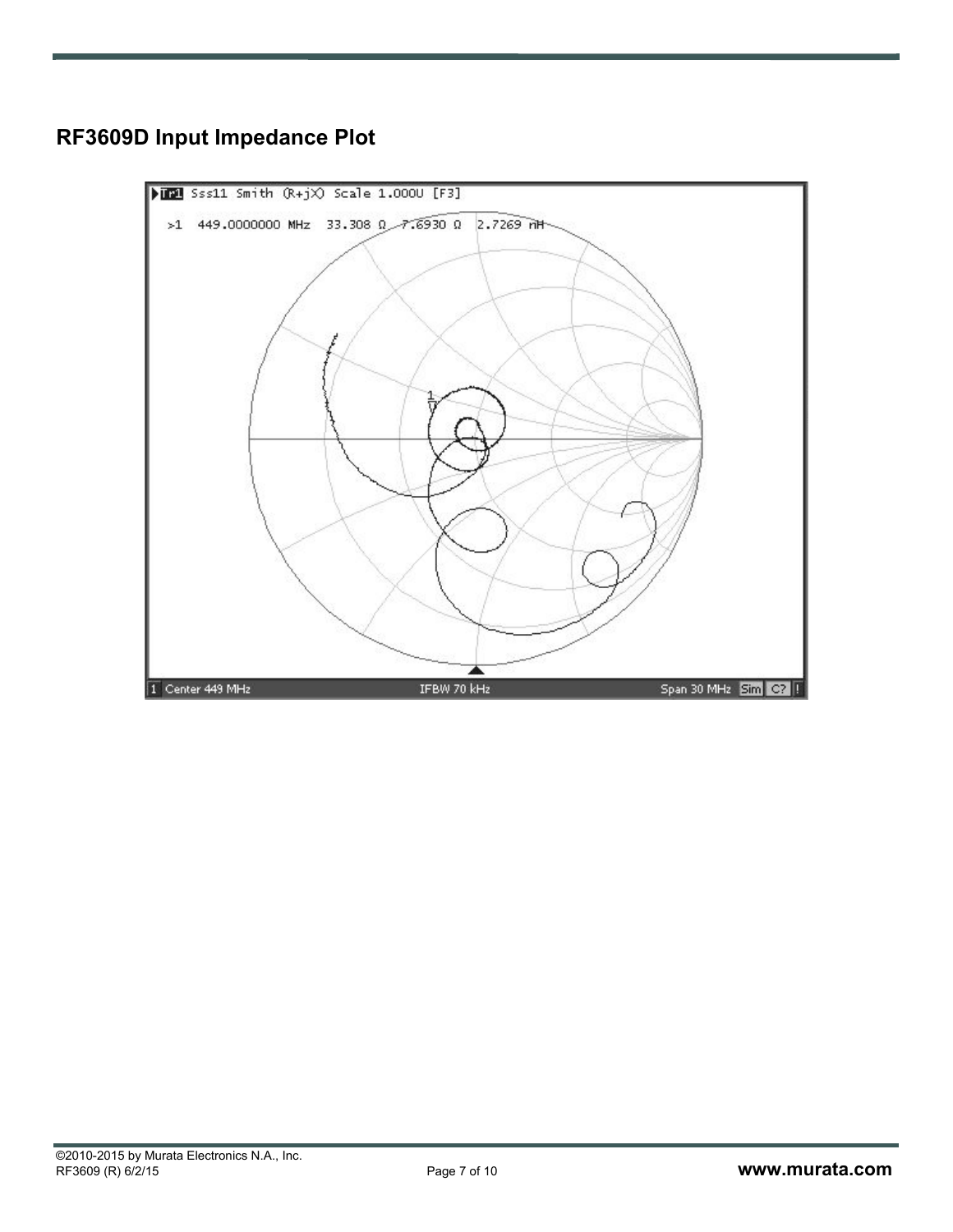

# **RF3609D Balanced Output Impedance Plot**

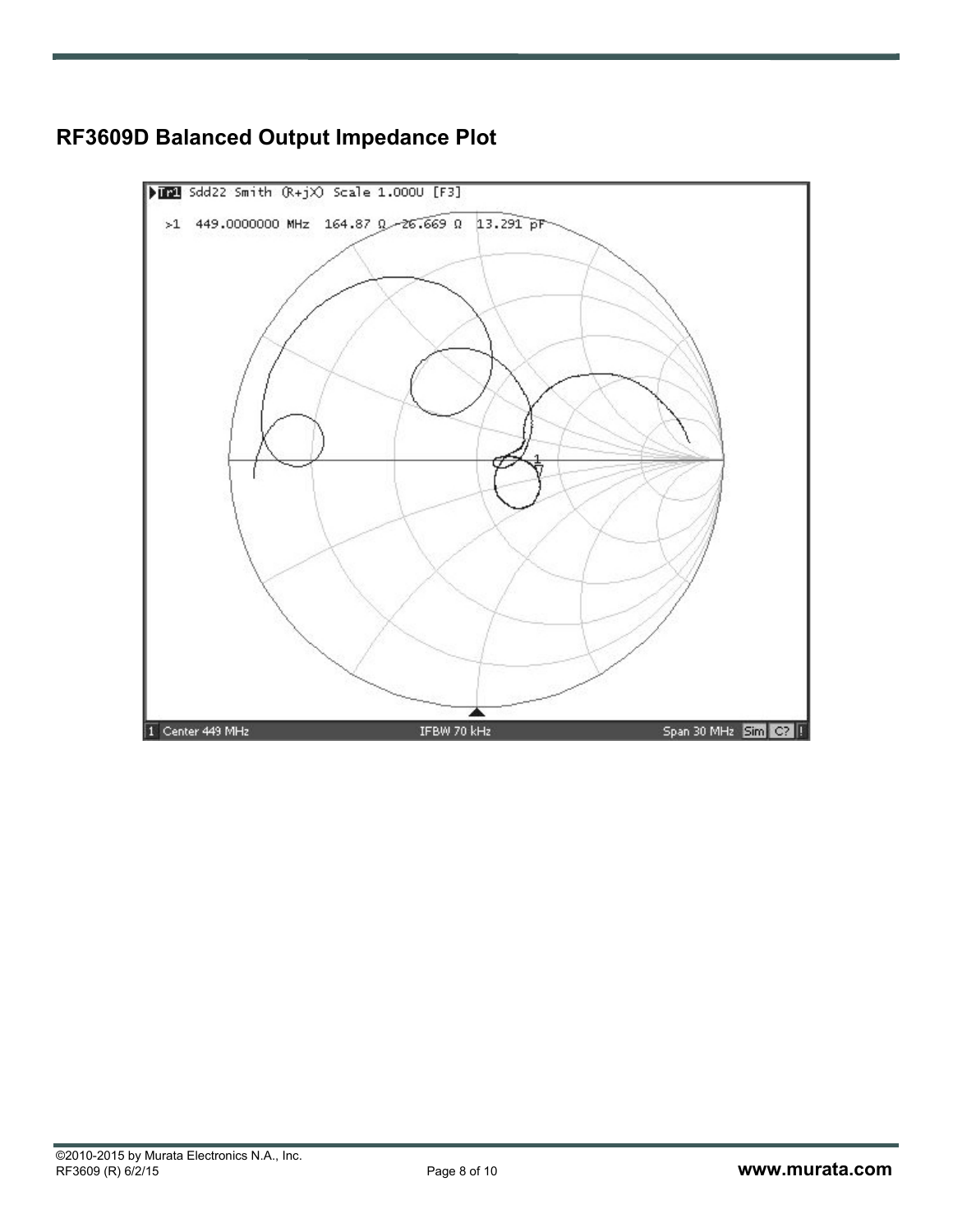# **8-Terminal Ceramic Surface-Mount Case 3.8 X 3.8 mm Nominal Footprint**



| <b>Case Dimensions</b> |      |            |      |               |            |            |  |
|------------------------|------|------------|------|---------------|------------|------------|--|
| <b>Dimension</b>       | mm   |            |      | <b>Inches</b> |            |            |  |
|                        | Min  | <b>Nom</b> | Max  | Min           | <b>Nom</b> | <b>Max</b> |  |
| A                      | 3.6  | 3.8        | 4.0  | 0.142         | 0.150      | 0.157      |  |
| в                      | 3.6  | 3.8        | 4.0  | 0.142         | 0.150      | 0.157      |  |
| C                      | 0.90 | 1.00       | 1.1  | 0.035         | 0.040      | 0.043      |  |
| D                      | 0.80 | 0.90       | 1.0  | 0.031         | 0.035      | 0.040      |  |
| E                      | 0.90 | 1.00       | 1.10 | 0.035         | 0.040      | 0.043      |  |
| F                      | 0.50 | 0.60       | 0.70 | 0.020         | 0.024      | 0.028      |  |
| G                      | 2.39 | 2.54       | 2.69 | 0.090         | 0.100      | 0.110      |  |
| н                      | 1.40 | 1.75       | 2.05 | 0.055         | 0.069      | 0.080      |  |

| <b>Materials</b>      |                                                |  |  |  |
|-----------------------|------------------------------------------------|--|--|--|
| Solder Pad<br>Plating | 0.3 to 1.0 um Gold over 1.27 to 8.89 um Nickel |  |  |  |
| Lid Plating           | 2.0 to 3.0 um Nickel                           |  |  |  |
| Body                  | $Al_2O_3$ Ceramic                              |  |  |  |
| Ph Free               |                                                |  |  |  |

TOP VIEW **BOTTOM VIEW** 

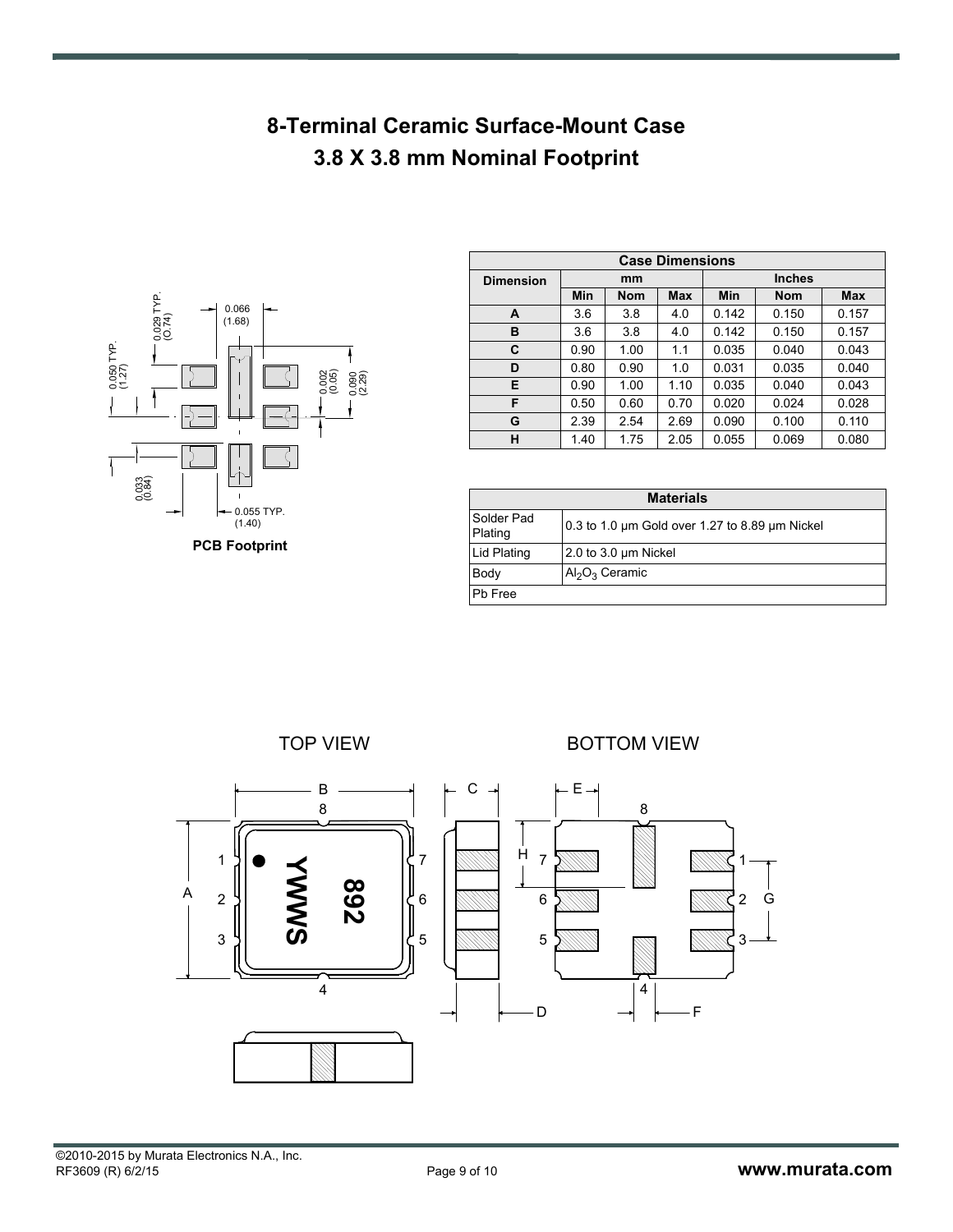#### **Tape and Reel Specifications**



| "R "<br><b>Nominal Size</b> |             | <b>Quantity Per Reel</b> |  |  |
|-----------------------------|-------------|--------------------------|--|--|
| <b>Inches</b>               | millimeters |                          |  |  |
|                             | 178         | 500                      |  |  |
| 13                          | 330         | 3000                     |  |  |

#### **COMPONENT ORIENTATION and DIMENSIONS**

**20.2 2.0**

| <b>Carrier Tape Dimensions</b> |           |  |  |  |
|--------------------------------|-----------|--|--|--|
| Ao                             | 4.25 mm   |  |  |  |
| Bo                             | 4.25 mm   |  |  |  |
| Ko                             | $1.30$ mm |  |  |  |
| Pitch                          | 8.0 mm    |  |  |  |
| W                              | 12.0 mm   |  |  |  |